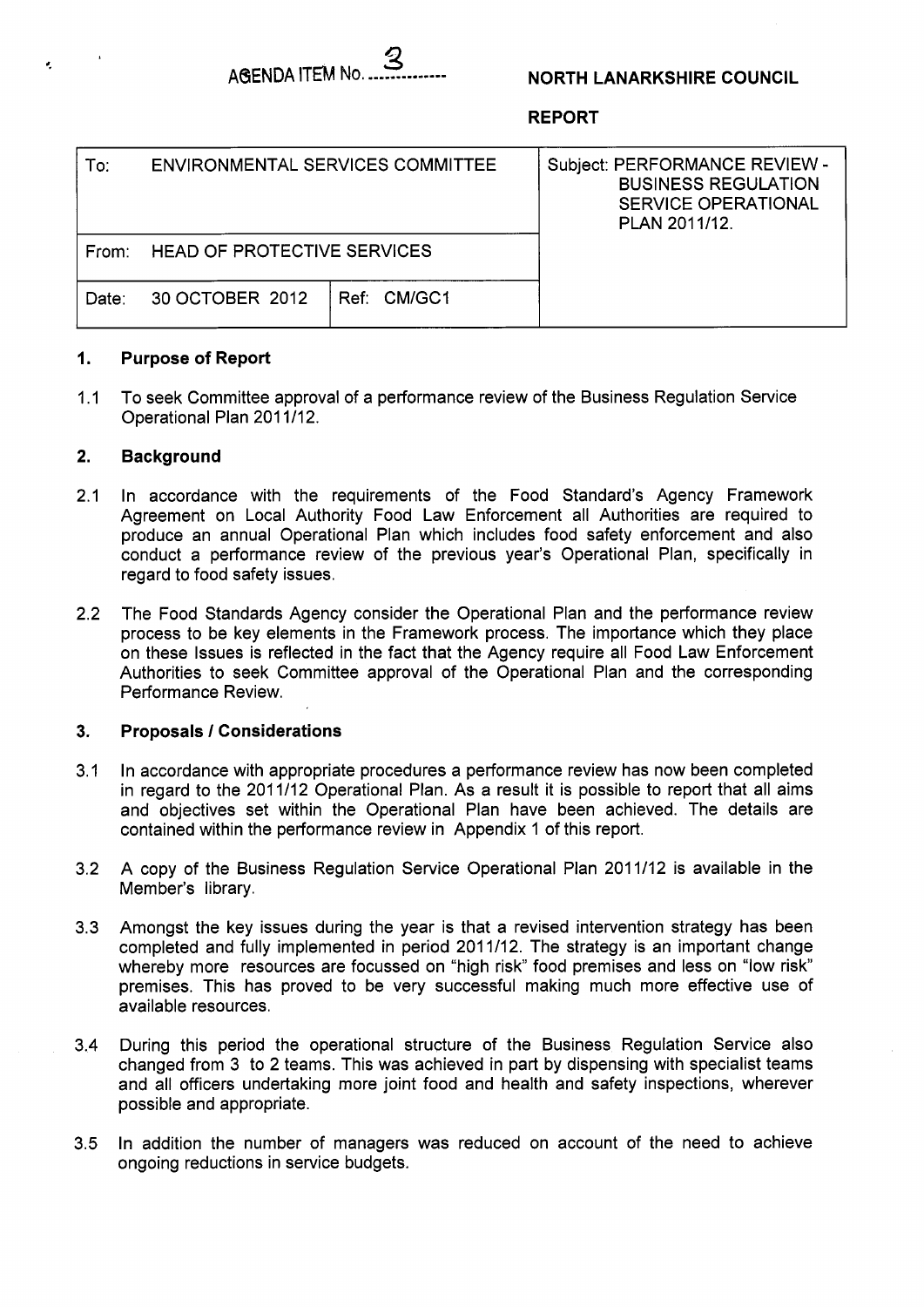3.6 During this period of change overall customer satisfaction levels for programmed food safety inspections were recorded at 97.3%. This is particularly pleasing bearing in mind the work of the Service is largely enforcement and regulatory based.

# **4. Financial Implications**

4.1 There are no financial implications relevant to this report

# **5. Corporate Considerations**

5.1 The recommendations are consistent with policy and there are no personnel, legal or property implications in the report.

## **6. Recommendations**

6.1 That Members approve the performance review of the Business Regulation Service Operational Plan 2011/12.

C. Morgan

**C MORGAN HEAD OF PROTECTIVE SERVICES** 

Local Government Access to Information Act: for further information about this report, please contact Gordon Cunningham, Business Regulation Manager on 01236 856459.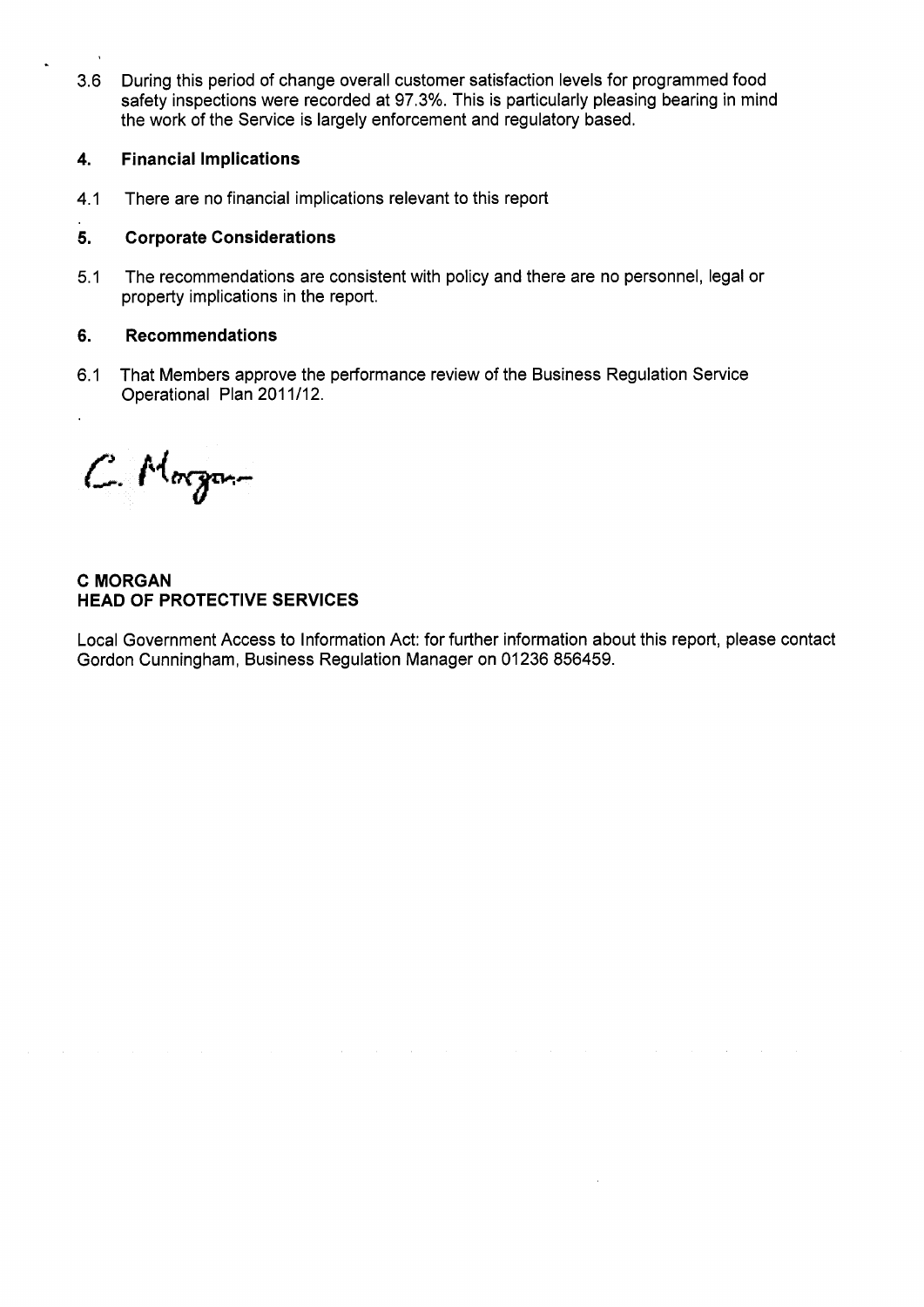# **SECTION I: SERVICE AIMS AND OBJECTIVES**

#### **1.1 Aims and Objectives**

It is considered that the aims and objectives contained within the Operational Plan all remain relevant and properly reflect the importance which North Lanarkshire Council places on food safety issues.

One of the key aims is to deliver an improvement in public confidence in the way that food safety standards are monitored and enforced. In order to gauge levels of confidence the Service conducts a comprehensive customer consultation process and the results have been extremely good, currently at 97.3% regarding inspections of food premises, which is an excellent outcome, particularly when enforcement issues are a significant part of the work of the Service.

## **1.2 Links to Corporate Objectives and Plans**

The work of the Business Regulation Service links into many of the Council's corporate objectives and these are detailed in the Operational Plan.

Partnership working with Health Board colleagues and others continued links into common objectives and joint plans to improve the health of those living and working within North Lanarkshire.

**A** significant achievement has been the production of the Lanarkshire Joint Health Protection Plan through partnership working with Lanarkshire Health Board and South Lanarkshire Council. The Plan is an important reference document which is used to assist in the event of any future public health emergencies.

## **SECTION 2: BACKGROUND**

#### **2.1 Profile of the Local Authority**

There has been no significant change.

#### **2.2 Organisational Structure**

The service teams in relation to food safety work changed from 3 to 2 with a change in staff levels from 23 to 22.5. In addition staff operated from 2 locations based at Fleming House, Cumbernauld and Dalziel Building, Motherwell.

# **2.3 Scope of the Business Regulation Service**

The scope of the Business Regulation Service includes all Food Safety and Health and Safety issues for which local authorities have statutory responsibility.

In addition the Service is also involved in the investigation of outbreaks of infectious disease in partnership with Lanarkshire Health Board and also deals with all public and private water supply issues.

During this period operational responsibility for Contingency Planning was also transferred to the Business Regulation Service.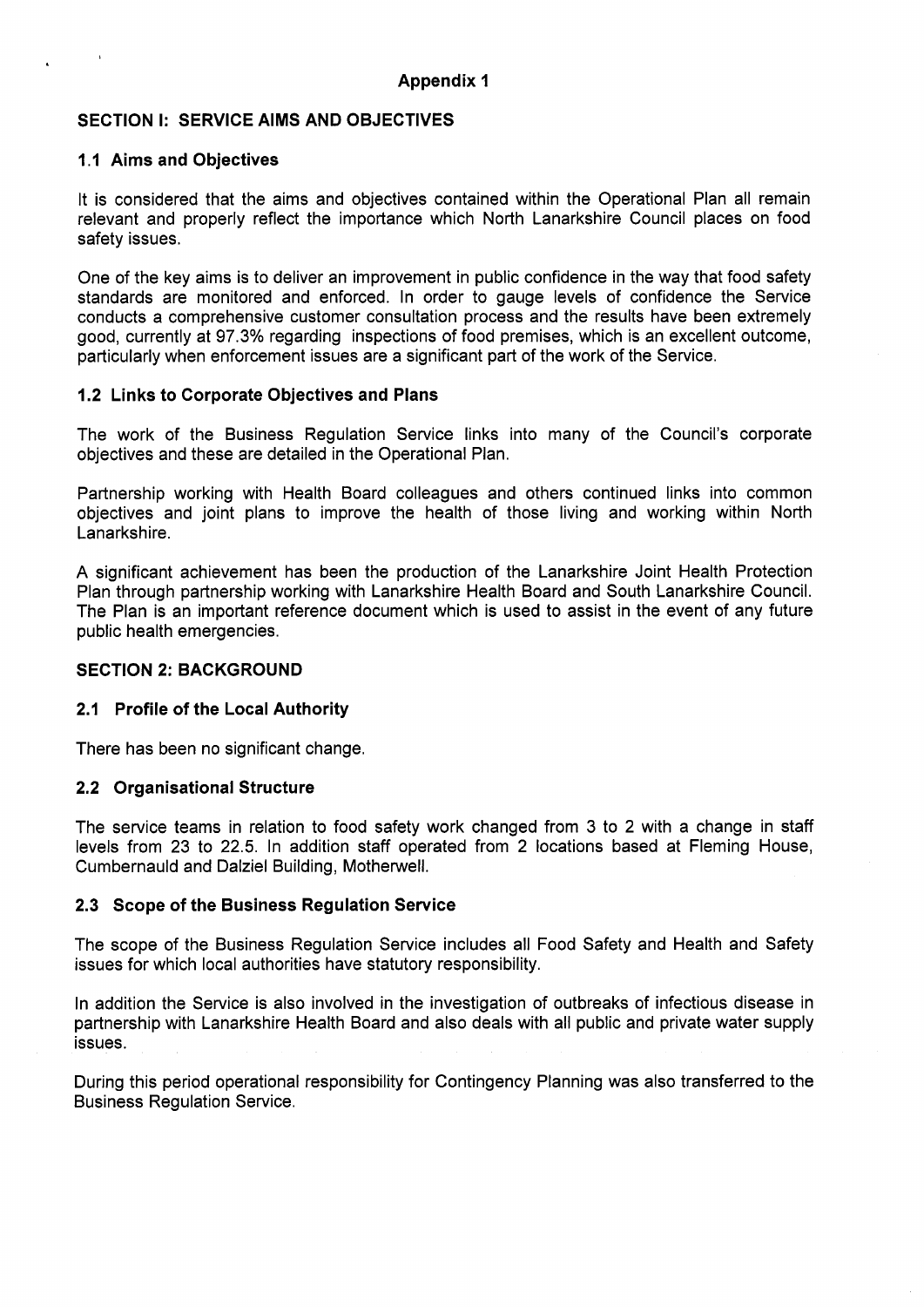# **2.4 Food Safety Demands on the Business Regulation Service**

The number of food premises increased to 2,534 with the risk profile being as follows:

# **Food Hygiene Premises Risk Rating**

Category A risk premises - 8 Category B risk premises - 191 Category C risk premises - 1298 Category D risk premises - 405 Category E risk premises  $-632$  (low risk)

# **Food Standards Premises Risk Rating**

Category A risk premises - 4 Category B risk premises - 1083 Category C risk premises - 1447 (low risk)

Low risk category premises are included in an Alternative Enforcement Strategy whereby businesses can request an inspection or seek assistance from the Department.

Overall the trend of a reducing number of higher risk premises continued during 201 1/12 which is a positive step in terms of improving food safety standards.

# **SECTION 3: SERVICE DELIVERY**

# **3.1 Food and Feeding-stuffs Premises Inspections**

In accordance with policy, priority was given to ensuring that routine programmed food hygiene inspections were undertaken in accordance with at least the minimum frequency outlined within the Food Law Code of Practice (Scotland).

A total of 4211 visits were made to food premises last year. These visits included programmed inspections, re-visits, sampling, food complaints, food alerts and other issues.

The visits are almost always conducted on an unannounced basis and many are undertaken during the evenings and/or week-ends.

# **3.2 Food and Feeding-stuffs Complaints**

A total of 106 food complaints were investigated last year. All investigations of food complaints commenced within 48 hours of notification in accordance with the target set within the Operational Plan.

# **3.3 Home Authority Principle**

Home Authority agreements remained unchanged at one. In addition, considerable work was undertaken out with home authority status in order to respond to enquiries and requests for information regarding local businesses mainly from other local authorities throughout the United Kingdom.

# **3.4 Advice to Business**

An important part of the work of the Service continued to be providing advice to food businesses. Advice is usually requested and given to assist food business owners to meet their statutory responsibilities but some advice is also given on technical issues in order to prevent unnecessary expenditure. All enquiries were responded to within the 1 day target specified in the Operational Plan.

# **3.5 Food and Feeding-stuffs Inspection and Sampling**

A total of 257 samples from food premises were submitted to the laboratory last year. The majority of these samples were subsequently reported to be satisfactory by the Public Analyst. Sampling is principally focussed on local products and/or **as** part of a national sampling project.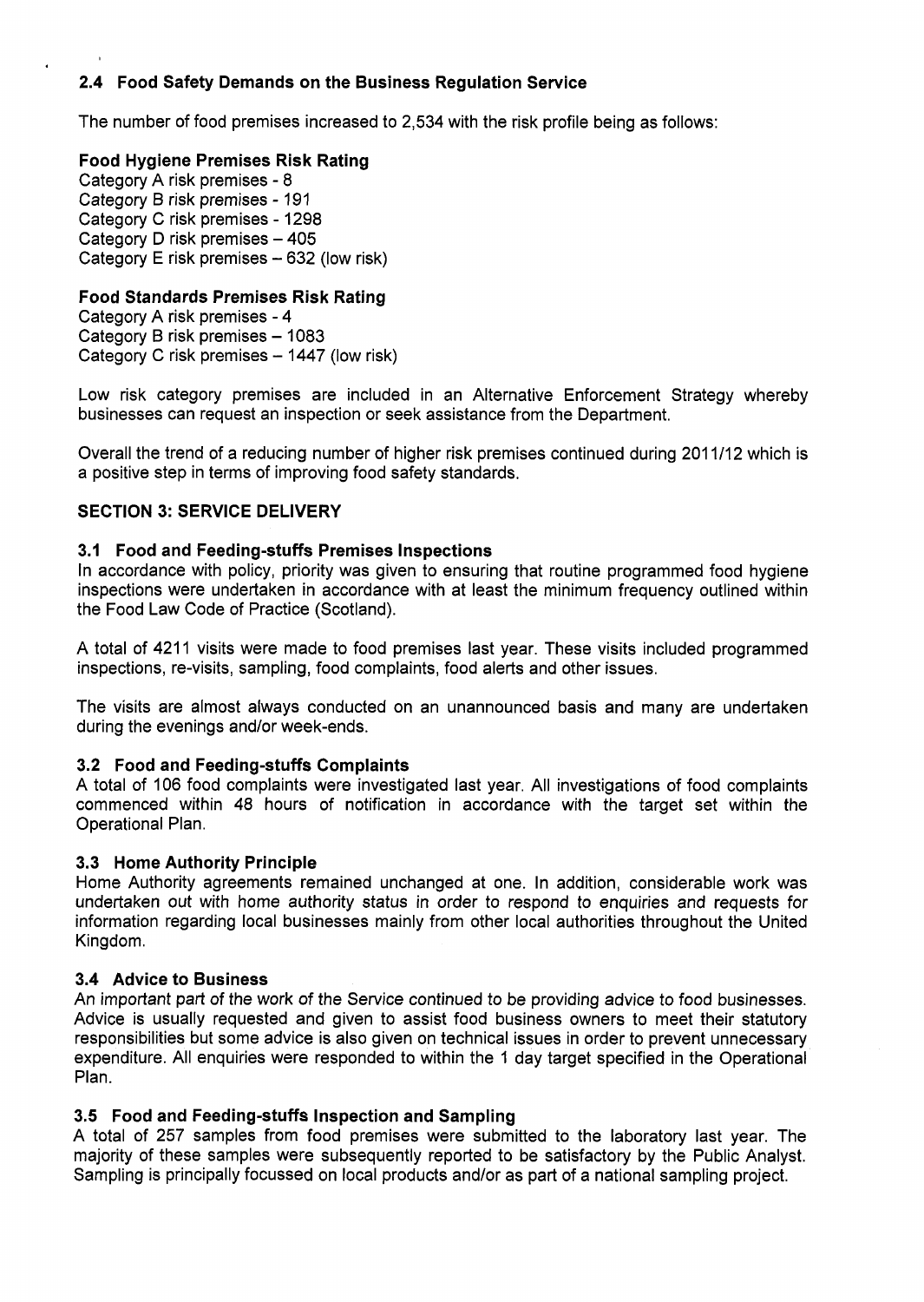# **3.6 Control and Investigation of Outbreaks and Food Related Infectious Disease**

A total of 132 cases of food poisoning were investigated last year. Some of these cases related to persons returning from holiday abroad.

All cases were investigated within 24 hours of notification thus meeting the relevant target set within the Operational Plan. An Outbreak Control Plan to identify and control the spread of infection has been agreed with Lanarkshire Health Board and this is kept under review and desk top exercises are also held.

#### **3.7 Food Safety Incidents.**

The Food Standards Agency issued 81 Food Notices and Alerts during 2011/12. This is a national electronic warning system whereby the Agency can send details of food related issues to all local authorities for information purposes or for action, depending on the circumstances. The main purpose is to ensure that food products which may be unsafe or not meet statutory requirements are withdrawn from sale as quickly as possible.

There are different types of Notices and Alerts. A Product Withdrawal Information Notice or a Product Recall Information Notice is issued where a solution to the problem has been put in place - the product has been, or is being, withdrawn from sale or recalled from consumers, for example.

Allergy alerts are also issued to highlight issues relating to the composition of a product which may not be properly included in the list of ingredients and where one of these may cause an allergic reaction which can be very serious in some instances for example the presence of nuts in a product.

A Food Alert for Action is issued where intervention by enforcement authorities is required. These notices and alerts are often issued in conjunction with a product withdrawal or recall by a manufacturer, retailer or distributor.

#### **3.8 Liaison with other Organisations**

North Lanarkshire continued as an active member of the West of Scotland Food Liaison Group with one of the senior managers acting as secretary for the Group. The authority is also represented on the Scottish Fish Hygiene Working Group.

Regular meetings also take place with NHS Lanarkshire to which a representative from Scottish Water is normally invited.

#### **3.9 Food and Feeding-stuffs Safety and Standards Promotion**

The website Surf4fooD continues to be very popular with members of the public and most food businesses and the site has been recommended as an example of good practice in Local Government. However, due the period discussions have been ongoing with the Food Standards Agency to participate in their national Food Hygiene Information Scheme which has some similarities to Surf4fooD.

The Service continues to work in partnership with the Food Standards Agency regarding their Eat Safe initiative. There are now currently 18 premises within North Lanarkshire who have achieved the required standard and it is hoped to continue with promotion of the award.

An important partnership has been agreed with Consumer Focus Scotland whereby the Service has agreed to support their Healthy Living Award scheme. The main focus of this scheme is to encourage and recognise food premises which provide food of which over 50% meets specified minimum nutritional requirements. In addition the premises have to meet certain criteria in regard to food hygiene standards which are regulated by Local Authorities.

North Lanarkshire Council is currently the only authority in Scotland who has agreed to provide Healthy Living Award leaflets to food business proprietors following completion of programmed inspections by Enforcement Officers.